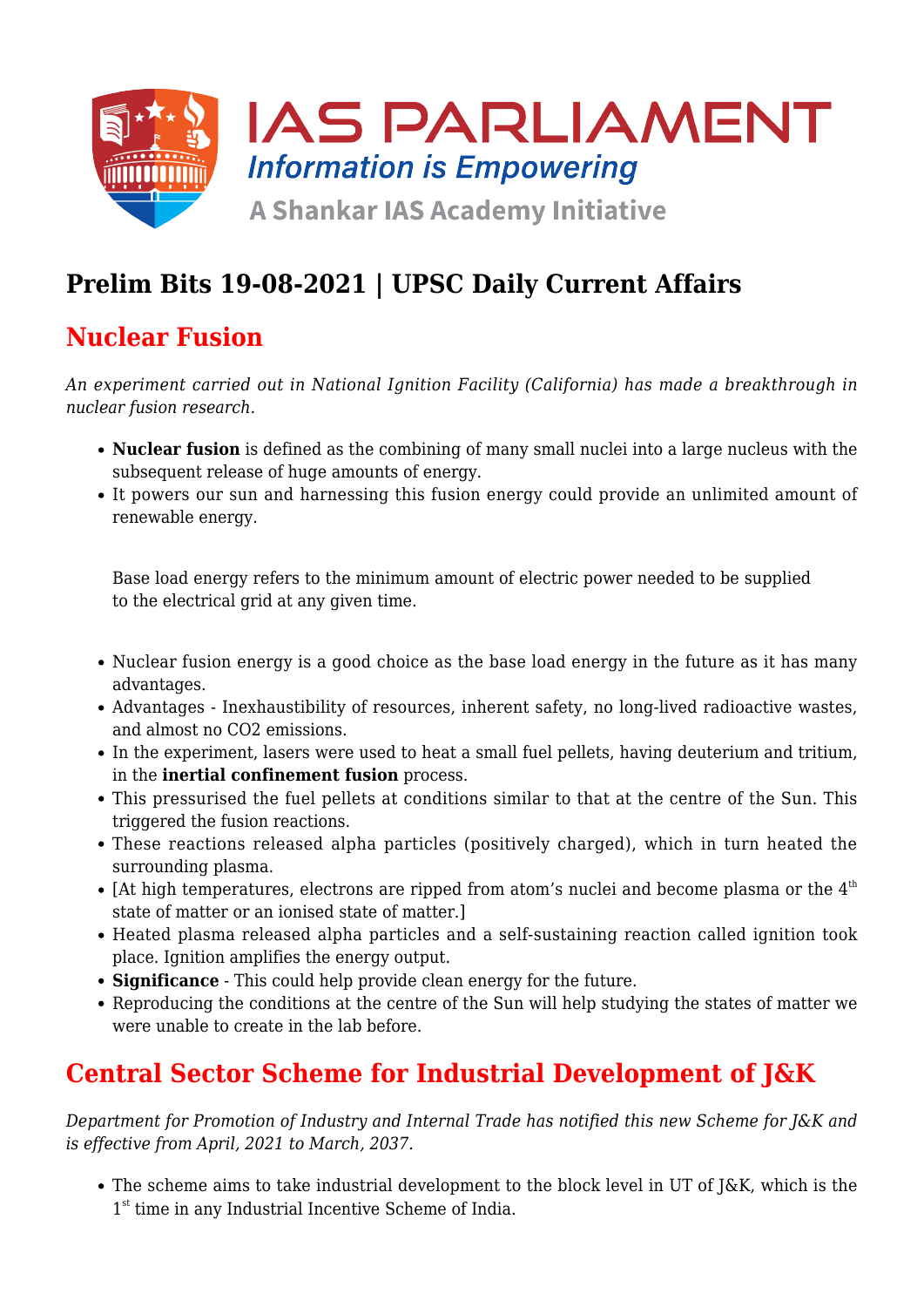- **Applicability** The scheme is made attractive for both smaller and larger industrial units. It is applicable for,
	- 1. Any eligible industrial (manufacturing) entity or
	- 2. Any eligible service sector enterprise other than those run departmentally by Government, which is registered business enterprise under Goods and Service Tax (GST).
- **Non-Applicability** Units availing benefits under other Government of India schemes won't be eligible for similar incentives under this Scheme.
- The scheme shall not apply to the units which manufacture the products listed in the negative list.
- **Key Features** The purpose of the scheme is to generate employment which directly leads to socio-economic development in J&K.
- Smaller units with an investment in plant and machinery upto Rs. 50 crore will get a capital incentive upto Rs. 7.5 crore and get capital interest subvention at the rate of 6% for a maximum of 7 years.
- The scheme has a proper checks and balances by having an independent audit agency before the claims are approved.
- The scheme offers 4 incentives namely,
	- 1. **Capital Investment Incentive** is given at 30% in Zone-A and 50% in Zone-B on investment on plant and machinery (in manufacturing), or construction of building and other durable physical assets (in service sector).
	- 2. is provided for investment in plant and machinery for 7 years up to Rs. 500 crore loan, or construction in building and all other durable physical assets for 10 years.
	- 3. 300% GST Linked Incentive It is not a reimbursement or refund of GST. Gross GST is used to measure eligibility for industrial incentive to offset the disadvantages that the UT of J&K faces.
	- 4. Working Capital Interest Subvention will provide all existing units incentive at the annual rate of 5% for maximum 5 years. Maximum limit of incentive is Rs. 1 crore.

## **Oil Bonds**

*Finance Minister has said that it cannot reduce taxes on petrol and diesel as it has to bear the burden of payments in lieu of oil bonds issued by the previous government to subsidise fuel prices in 2012-13.*

Oil bonds are issued by the government to compensate oil marketing companies (OMCs) to offset losses that they suffer to shield consumers from rising crude oil prices.

- Before fuel prices were deregulated, petrol, diesel, cooking gas and kerosene were sold at subsidised rates.
- Instead of paying subsidy directly to oil marketing companies, the then government issued oil bonds (Rs 1.34 lakh crore) to the state-fuel retailers in a bid to contain the fiscal deficit.

### **Reasons for Deregulating Oil Prices**

- Fuel price decontrol has been a step-by-step exercise.
	- The government freed up prices of aviation turbine fuel in 2002, petrol in 2010, and diesel in 2014.
- Prior to that, the government would intervene in fixing the price at which retailers were to sell diesel or petrol.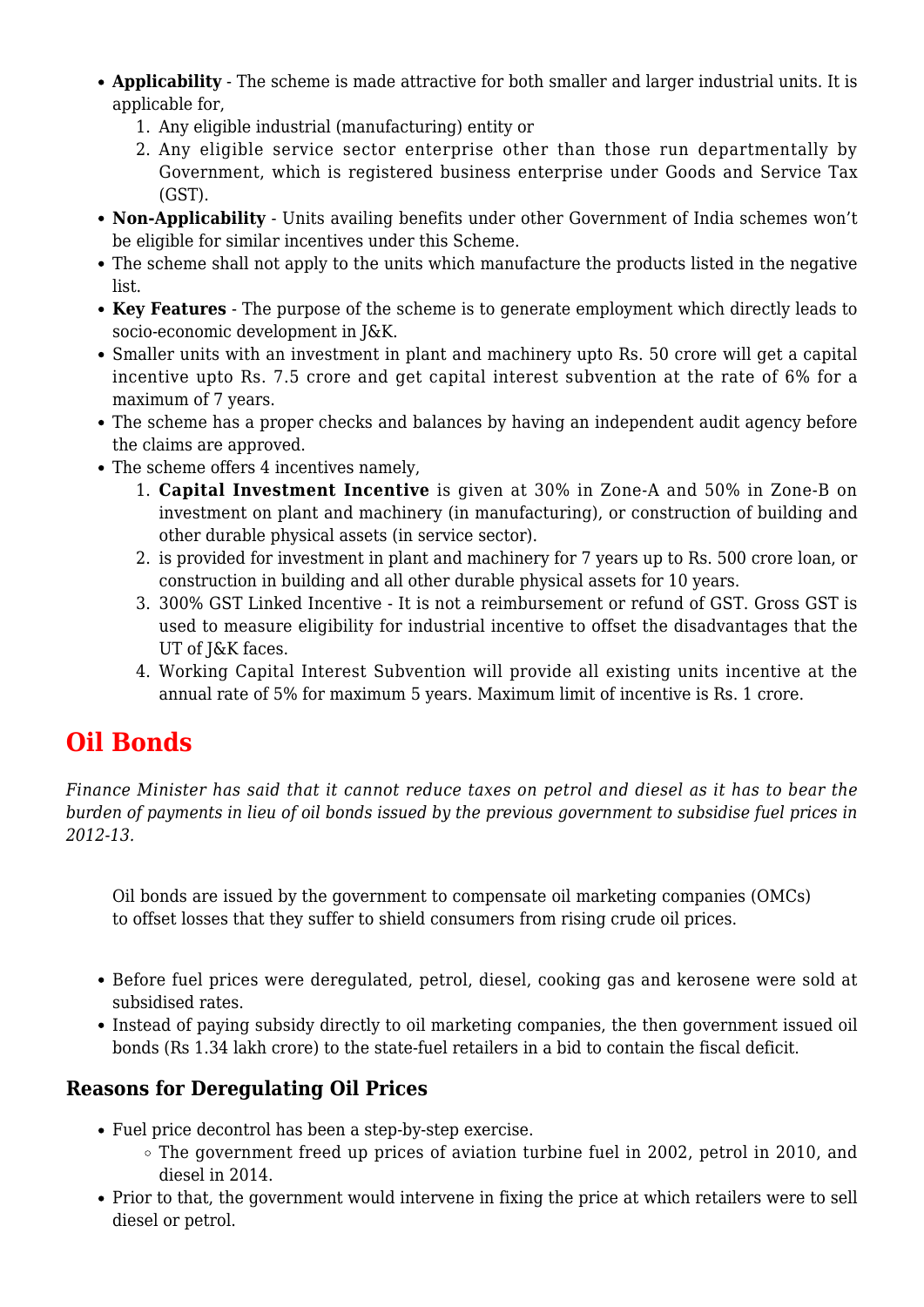- This led to under-recoveries for oil marketing companies, which the government had to compensate for.
- The oil prices were deregulated to,
	- 1. Make the prices **market-linked** i.e. linked to global crude prices,
	- 2. Unburden the government from subsidising prices, and
	- 3. Allow consumers to benefit from lower rates when global crude oil prices tumble.
- Price decontrol essentially offers fuel retailers (Indian Oil, HPCL or BPCL), the freedom to fix prices based on calculations of their own cost and profits.

### **Recapitalisation Bonds**

*These bonds issued by the Central government in 2017 will come up for redemption between 2028 and 2035.*

Recapitalisation bonds, issued by the government, will inject capital into state-owned banks (PSU banks) and other institutions that were stressed by bad loans.

- The money collected by the government goes to banks in the form of equity capital as the government increases its share of equity holding, thereby shoring up banks' capital reserves.
- The money invested by banks in recapitalisation bonds is **classified as an investment** which earns them an interest.
- This instrument does not impact the fiscal deficit, with only interest payment being reflected in deficit calculations.
- Banks once obtained funds, can write-off the bad assets (loans) by using the fund from recapitalisation.
- The government so far has issued recapitalisation bonds to public sector banks and EXIM Bank, IDBI Bank and IIFCL.
- These recapitalisation bonds will come up for redemption between 2028 and 2035.
- To know more about the recapitalisation bonds, [click here.](https://www.iasparliament.com/current-affairs/archives/00/00/00/psbs-recapitalisation-plan)

# **Global Navigation Satellite System (GNSS)**

- This general term describes any **satellite constellation** that provides positioning, navigation, and timing (PNT) services on global or regional basis.
- GNSS is a network of satellites broadcasting timing and orbital information used for navigation and positioning measurements.
	- 1. Global Navigation Satellite Systems GPS, GLONASS, BeiDou & Galileo
	- 2. Regional Navigation Satellite Systems NavIC and QZSS